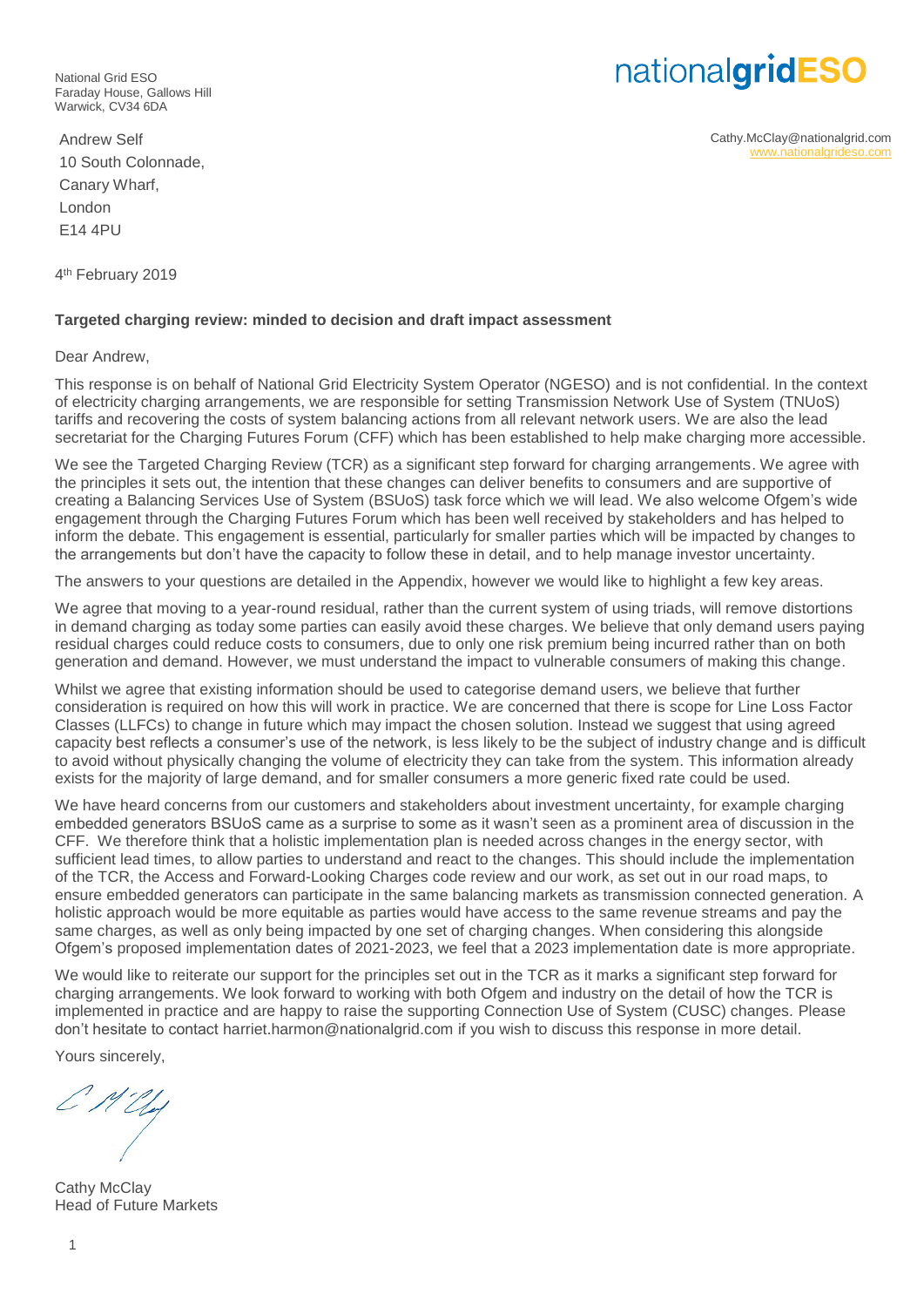## **Appendix – answers to consultation questions**

# **1. Do you agree that residual charges should be levied on final demand only?**

We agree that residual charges should only be charged to final demand consumers under the principles of Ofgem's TCR. Residual charges by their very nature do not send a useful signal to generators about where to locate or how to operate. Where non-cost reflective charges are levied on generation, they can distort wholesale market prices as generators and suppliers may use risk premia to mitigate volatility in charges that they cannot easily predict under current arrangements. Therefore, end consumers may pay their own residual charges and the risk premia both their supplier and generator have levied on the same volumes against the same cost element. A move to levying residual charges only on demand removes some of this risk and should benefit the consumer overall.

We are concerned that there is the potential for avoidance of final demand charges at storage and generator sites, as well as final demands that are co-located or hold private wire arrangements with generator and storage operators. Any demands through a single connection point associated with a storage operator or generator may not attract appropriate residual charges for final demand that is also using that connection point, as there is no distinction in current metering and settlement arrangements. This would potentially allow final demand to utilise a storage or generation connection to avoid charges that they should otherwise have paid. Any solution that is taken forward to remove charges from intermediate demand will need to ensure that robust settlement and licensing arrangements are in place such that cost avoidance by sites with more complex setups does not take place.

#### 2. **Do you agree with how we have assessed the impacts of the changes we have considered against the principles? If you disagree with our assessment, please provide evidence for your reasoning.**

We agree with the principles underpinning the TCR, but do not think that all of the elements of Ofgem's preferred approach accurately reflect the challenges of implementation, and we therefore question the extent to which it is proportionate.

Moving to an LLFC approach - which we have interpreted to mean using the 18 existing Distribution Use of System (hereafter 'DUoS') charging categories for Low Voltage (LV) and High Voltage (HV) demand consumers to create residual charging – does not, in our view meet the requirement of proportionality. We expand further on this point in our answer to Question 9 of this consultation.

We do agree that it is important to remove harmful distortions and consider that the move to a 'year-round' residual charge is a good way to support equity in arrangements. We think, however that in order to deliver fairness, residual charges based on agreed capacity and Measurement Class would be more appropriate. We provide further detail on how this would work in practice in our response to Question 9 of this consultation.

We are mindful that although we do not necessarily agree with all of Frontier Economics' analysis, the output indicates that the very smallest consumers in the market will be detrimentally affected by these changes. Within this category there will undoubtedly be a mix of sites, from second homes and seasonal usage through to very small domestic properties. We believe that it is important to ensure that the fuel poor and the otherwise most vulnerable consumers are protected from undue cost increases. We believe that any cost increases for those already considered vulnerable is unlikely to meet the principle of fairness or equitability and that this area should be reviewed further.

**3. For each user, residual charges are currently based on the costs of the voltage level of the network to which a user is connected and the higher voltage levels of the network, but not from lower voltage levels below the user's connection. At this stage, we are not proposing changes to this aspect of the current arrangements. Are there other approaches that would better meet our TCR principles reducing harmful distortions, fairness and proportionality and practical considerations?**

This statement is true only of DUoS charges, not of TNUoS charges. There is no link between TNUoS residuals and voltage, except that which would be introduced through the use of LLFCs to drive TNUoS Demand Residual charging per Ofgem's preferred approach.

Whilst we understand Ofgem's view that there is no current need to change this aspect of arrangements (DUoS charges based on voltage), we are particularly mindful of the ongoing Access & Forward-Looking charges work which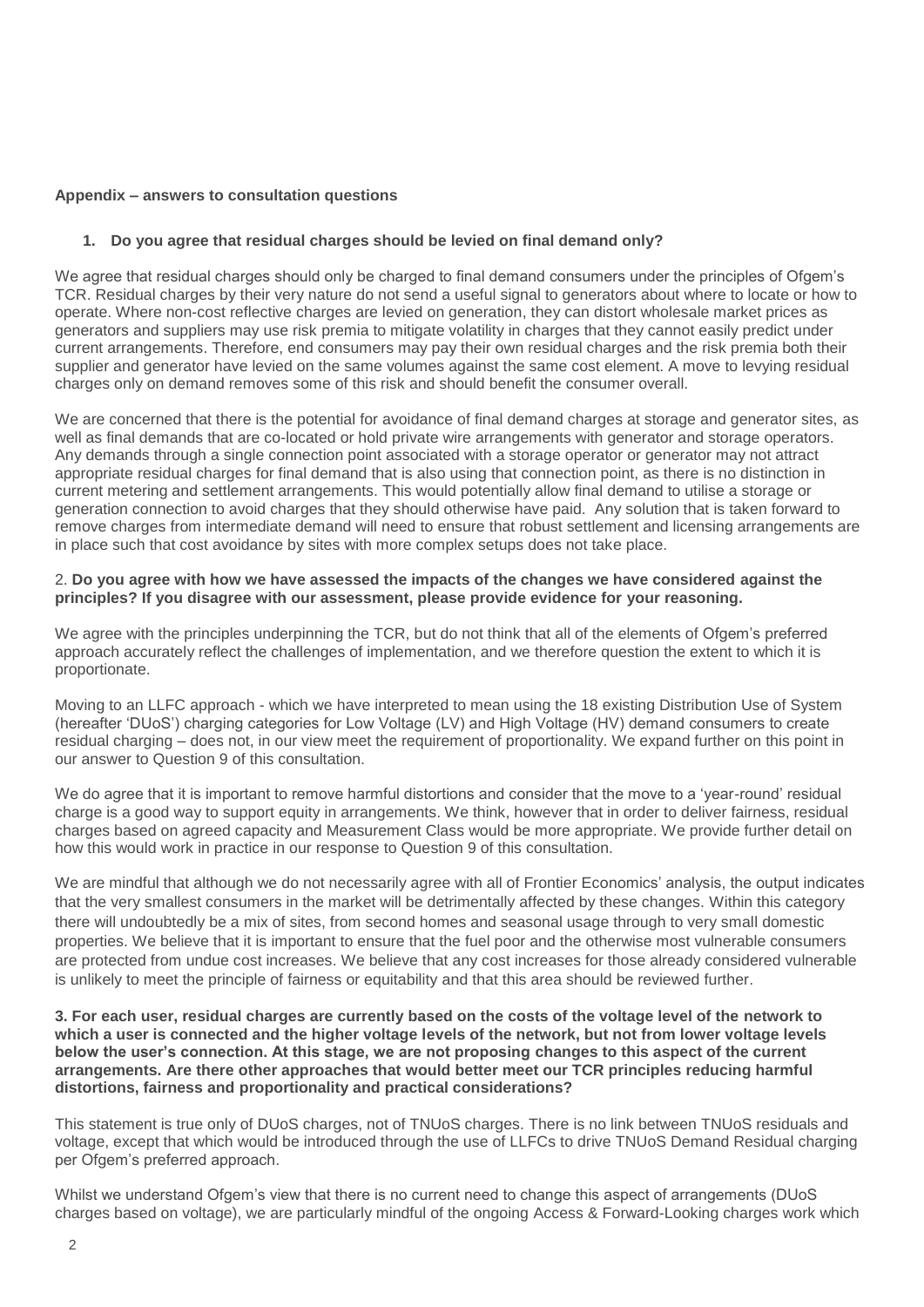may move the connection boundary for Distribution connections and may make significant changes to arrangements for consumers charged through the Common Distribution Charging Methodology and EHV equivalent (hereafter C/EDCM). There is a risk, therefore that segmentation using DUoS information would create temporary categories.

We believe that it is not appropriate to look at the costs associated with different voltage levels until such time as there is greater clarity on the extent of the changes the review of forward-looking signals and connection regimes will bring.

**4. As explained in paragraphs 4.41, 4.43, 4.46, 4.49, 4.80, we think we should prioritise equality within charging segments and equity across all segments. Do you agree that it is fair for all users in the same segment to pay the same charge, and the manner in which we have set the segments? If not, do you know of another approach with available data which would address this issue? Please provide evidence to support your answer.**

In principle, yes, we agree that all users in the same segment should be liable for the same charge and that there should be equity across segments, such that the charges levied do not favour any particular category of consumer.

We understand Ofgem's desire to create different charges for domestic and non-domestic users, and in principle support it, although we are mindful that such users are not always significantly different in their connection or utilisation size. We believe it is important to have sufficient categories for equity to be possible, without creating so many that the charging regimes become overly-complex and understand therefore the view that segmentation by existing industry data is appropriate. We cannot however agree that segmentation by DNO-specific information, like voltage level is appropriate for TNUoS charging.

In specific relation to the manner in which the segments have been set: in our view the analysis conducted by Frontier Economics does not use reasonable assumptions for the annual consumptions of the consumers it seeks to categorise. We note that there is a significant gap between the 25MWh annual consumption of a non-half hourly (NHH) small business and the 5GWh of the next largest category of non-domestic user. Having spoken to electricity suppliers, we understand that there are thousands of businesses which fall within this large range, and therefore the analysis which indicates the notional changes to charges is probably not representative of a great many users and the costs they may incur. We believe that 25MWh is a low estimate and that 5GWh is too high – in our view a typical half hourly (HH) consumer would consume around 0.7-1GWh.

Separately, but in addition, the same consumption threshold of 5GWh per annum. is used as the basis for the assessment of the changes to Extra-High Voltage (EHV) consumers. This threshold does not treat an EHV site any differently to a HH consumer connected at any other voltage level. To the extent that Frontier have therefore not differentiated between voltages of connections for HH consumers, we are of the view that further information would be needed to support a view that segmentation based – in whole or in part – on voltage is appropriate.

Aside from any consideration of the consumption thresholds used for the analysis, we are mindful of the potential for unintended consequences to the relative complexity of market arrangements. There are currently 18 DUoS tariffs for demand in the CDCM. Proximity to a DNO substation and the voltage of connection are, we believe, important considerations for a DNO when calculating and apportioning Use of System charges. We appreciate that it may seem relatively straightforward, therefore to use one common set of user categories across DUoS. We are mindful, however of the complexity that such a solution would inadvertently create in TNUoS arrangements, which we explain further in our response to Question 9 of this consultation.

## **5. Do you agree that similar customers with and without on-site generation should pay the same residual charges? Should both types of users face the same residual charge for their Line Loss Factor Class (LLFC)?**

Yes, we agree that similar customers with and without on-site generation should pay the same residual charges, but we do not agree that they should pay based on their LLFC or that their total consumption needs should be treated in the same way.

We consider that charges should not be calculated based on consumption that the user with on-site generation has avoided drawing from the network. We note the use of the Future Energy Scenarios July 2018 gross data in Frontier Economics' assessment and believe this suggests that demand which is met by behind-the-meter generation, as well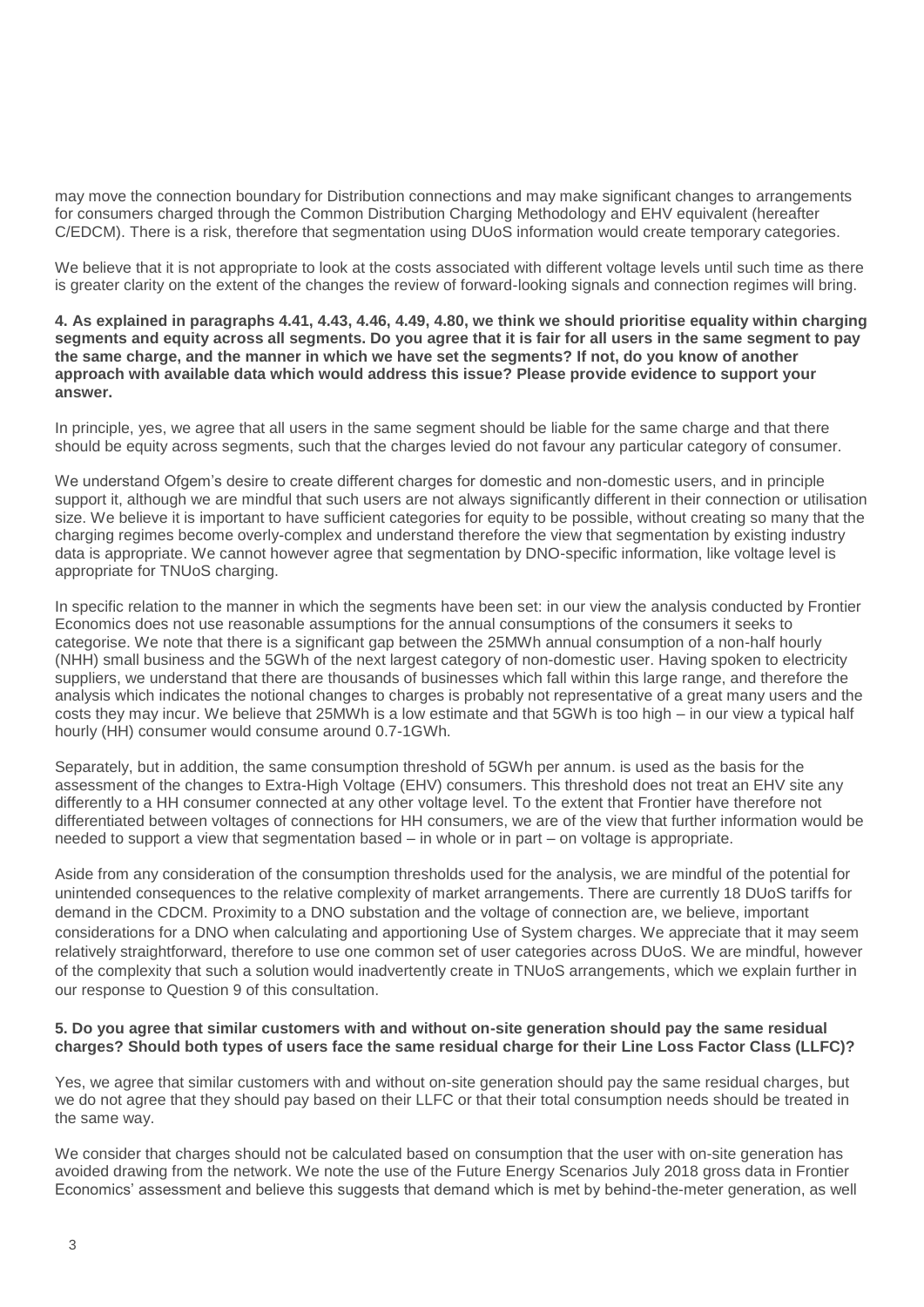as that which is imported from the network would be chargeable or at least included in the calculation of the charge. We would welcome Ofgem's view on whether this is the intent.

The use of behind-the-meter generation is a form, in our view, of demand side response and is no different than choosing to consume less; we do not believe that behind-the-meter generation and standalone embedded generation are sufficiently similar to merit similar treatment in charging regimes. We note that during the April 2018 Judicial Review of The Authority's decision to approve CMPs 264 and 265, both we, as an interested party, and Ofgem rejected the Claimants' view that behind-the-meter generation and embedded generation were similar to the point that the decision was discriminatory. Whilst we agree with Ofgem's view that sites should pay the same charge irrespective of the presence of on-site generation, we would like to understand more about the potential for alignment between behind-the-meter generation and standalone embedded generation.

We have suggested an alternative, in our response to Question 9 of this consultation, of charging based on agreed Maximum Import Capacity (per DCUSA/NTC, and hereafter 'MIC'). We believe that irrespective of whether a site has behind-the-meter generation, charging on capacity leads to users paying based on their occupancy of the network – if a site 'books' 500kVA with the DNO then whether it uses on-site generation or not, the site would be charged for that 500kVA. We believe that this is more equitable as each user is charged based on how the network has been developed for their connection.

# **6. Do you know of any reasons why the expected consumer benefits from our leading options might not materialise?**

Without being able to test the models utilised by Frontier Economics in their assessment, we are unable to validate their conclusions, however, we would suggest a degree of caution in accepting the results of their analysis as a likely outcome.

The annual consumption thresholds they have used are, we believe, not representative, and are likely to distort the results of the analysis such that the benefit to smaller users, on a per-MPAN (Meter Point Administration Number) level, is exaggerated. We have confirmed our view of typical consumption values with suppliers and are not confident that the site-specific benefits are accurate. Frontier's assumption that a typical HH consumer uses 5GWh per year and is avoiding residual costs leads to a relatively high notional benefit for smaller consumers, based on that 5GWh. We do not, however, believe that the typical consumption figures listed in Frontier Economics' assessment are correct, and therefore consider that the benefits at site level are likely to be overstated.

We have separately submitted some further information to Ofgem in response to Question 10 which we feel could also have a bearing on the benefits case, but from a more 'whole system' perspective than at an individual consumer level. This information has been submitted under confidential cover as it relates to wholesale market price assumptions. We would be happy to discuss the response to Question 6 and to Question 10 with Ofgem and Frontier Economics and are keen to assist in evaluating consumer benefits where we can.

# **7. Do you agree that our leading options will be more practical to implement than other options?**

Yes, although we do not agree with the preferred approach of LLFCs. We agree that a 'fixed' charge is more practical than any ex post adjustments based on site-specific peaks, but believe that there is a better solution to be found than LLFCs, from both a practicability and a proportionality perspective.

LLFCs are indirectly under review owing to Ofgem's work on Access & Forward-Looking charges, which will see significant amendments to the DNOs' charging regime. Assuming that some form of categorisation is still in place once that review has concluded, we are concerned that it is relatively easy for a consumer to move between LLFCs. Changes in LLFCs are not uncommon in the LV and HV markets and we do not believe it is appropriate for a consumer's TNUoS charges to change as a result. We have provided further detail on this point, and on how our suggested MIC-based approach would work in practice in our response to Question 9 of this consultation. We believe this approach still achieves some degree of segmentation by user category (domestic, non-domestic and some element of size) without introducing complexities which risk creating barriers to entry for smaller Suppliers.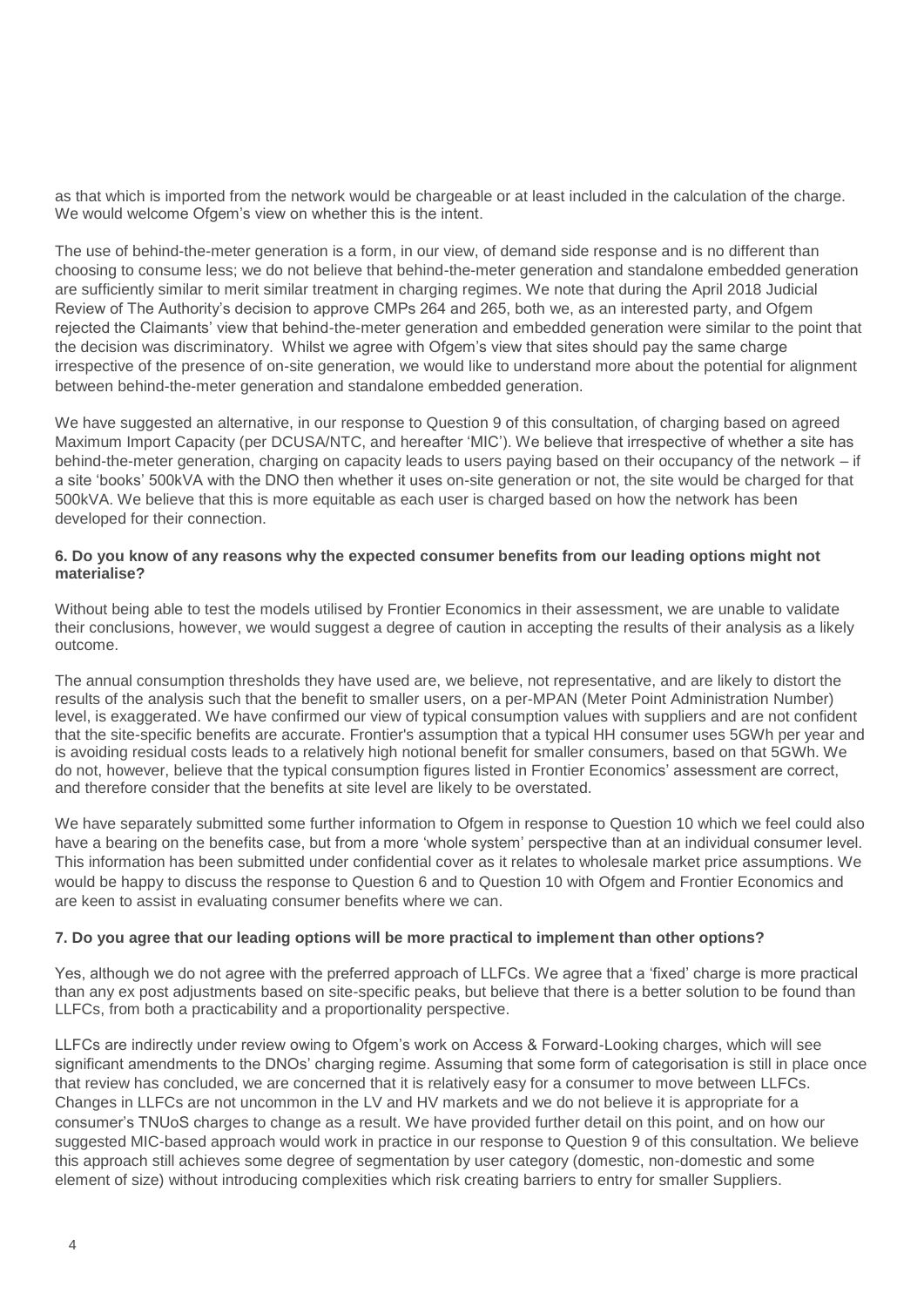For implementation of a MIC-based approach, we see it as reasonable to calculate only 14 HH locational tariffs and have the NHH charge (p/kWh) used as a 'residual' in itself – the revenue that cannot be recovered through the 14 HH locational plus residual should be assigned to NHH charges to help create predictability and ensure recovery of Transmission Owner (TO) revenues.

### **8. Do you agree with the approaches set out for banding (either LLFC or demanding for agreed capacity)? If not please provide evidence as why different approaches to banding would better facilitate the TCR principles.**

No, we do not agree with LLFC, per our responses to previous questions. In terms of capacity, we think it is inappropriate to deem capacity for sites without a MIC. Deeming a kVA value for a property creates an arbitrary distinction between different sites and risks creating a system where consumers who live in one particular region are disadvantaged over another. We note the varying approaches DNOs took to 'deeming' capacity for certain sites during implementation of P272/P300/P322A and are keen to avoid inconsistency in arrangements. Even if each DNO did follow the same approach to deeming a capacity, we see this as no more accurate than using profile class, estimated annual consumption or any other assumption-based categorisation method.

We do not believe that a MIC and Measurement Class approach requires any kind of banding; charging on MIC provides equal arrangements, in that two sites with the same capacity would pay the same charge, as well as equitable charges in that larger network users would pay more than smaller users.

## **9. Do you agree that LLFCs are a sensible way to segment residual charges? If not, are there other existing classifications that should be considered in more detail?**

As stated in our previous answers, we do not agree with the approach using LLFCs due to the reasons set out below.

#### **Nomenclature**:

The use of the term 'LLFC' in both Ofgem's consultation and Frontier Economics' assessment is not consistent with the industry-standard definition. The LLFC is the specific alpha-numeric value assigned to an MPAN, illustrated in its 'top-line'. What we believe Frontier and Ofgem mean is the 18 CDCM demand DUoS bandings. We are mindful that not every respondent will have interpreted the term in the same way and that therefore Ofgem may receive responses predicated on a variety of understandings. This is not consistent with industry having a common view of Ofgem's proposals or the likely repercussions for consumers and we are concerned at the potential for this TCR to proceed to Authority decision without all industry parties fully understanding the proposals. We will refer hereafter to the 18 DUoS bandings, in line with our interpretation.

#### **Linkage**:

We are not clear on the rationale behind using information about the DNO network to drive transmission charges. We are also unclear on the link between the voltage of connection at DNO level and the extent of a consumer's transmission charge. We accept that there are instances where DNO works requires transmission investment; this process is catered for under the CUSC at present. It is not the case, however, that every time a consumer connects to the DNO's network the transmission network requirements change.

We would appreciate further detail from Ofgem and/or Frontier as to the underlying reasons for creating a link between DNO voltage level and TNUoS. Without further detail, we believe that it will be difficult for users and consumers to understand why proximity to a DNO substation drives TNUoS contributions.

#### **Moving between bandings**:

LV and HV LLFCs in their true form are changed by DNOs as part of either their business as usual processes (validation and/or rationalisation), or at the request of a consumer. It is not unknown for consumers to change LLFCs and therefore DUoS bandings within-year. Where a consumer can see a clear financial benefit in changing their LLFC (ie in order to move to the next lowest DUoS banding), it is likely that they will engage their supplier and DNO to facilitate the change. Whilst we understand that each request would likely be assessed on a case-by-case basis, we consider it too easy to move from one DUoS banding to another and are concerned that consumers who are on the cusp of one or the other could 'game' the boundary to reduce their charges. We suggest it would be appropriate to look at the number of LLFC changes which led to a DUoS banding change over the last charging year before developing this option further.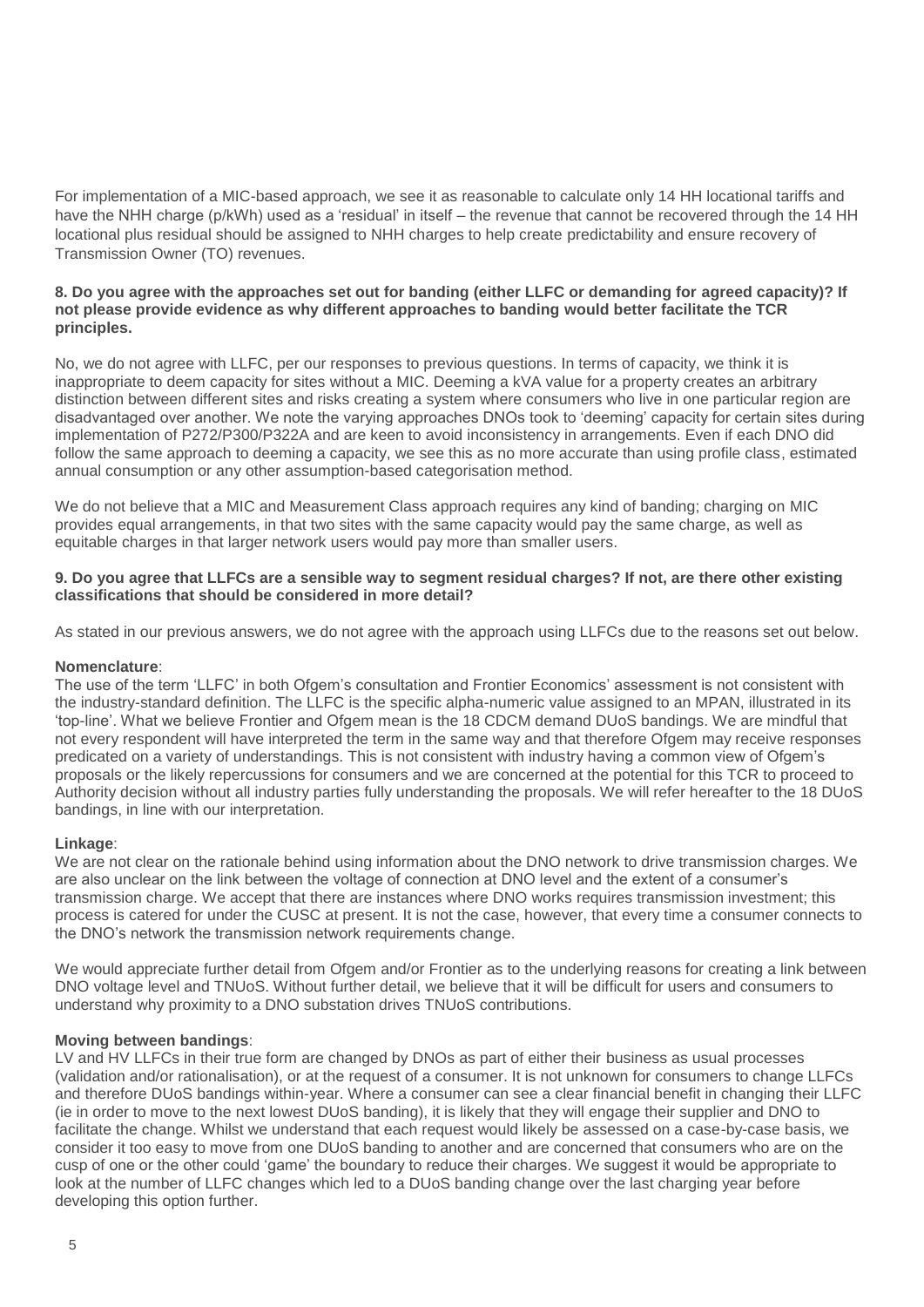# **Tariff volatility:**

We believe that there is an increased risk of forecasting error and therefore over- or under-recovery of TNUoS owing to the increased number of categories for which we will need to forecast volumes.

Under an LLFC approach, we will need to forecast aggregate gross volumes in 18 categories, plus those for EHV and transmission-connected demand. If each category has a different tariff rate for its residual charge, and the forecast volume in any category is for any reason different to outturn, the total recovery for that category will be either a shortfall or an excess; in either event, the total revenue collected through TNUoS would not match the combined Maximum Allowed Revenues for each TO. Any over- or under-recovery will then need to be factored into future years' TNUoS through the 'K factor' within our licence - this is likely to increase the relative volatility of TNUoS on a rolling basis and may increase the cost of us managing this risk. We understand from Suppliers that tariff volatility is managed through the use of risk premia in consumer pricing and therefore consider that an increase in volatility could directly affect consumer cost.

**Complexity**: It is not currently clear how Ofgem see the Transmission Demand Residual (TDR) being calculated and applied if DUoS bandings were used. As the ESO, we currently create 28 demand tariffs (one for HH, one for NHH per GSP Group) a single £/kW HH residual, and an Embedded Export Tariff. There are also just under 300 individual generation tariffs to be calculated each year.

We believe that there are two possible outcomes of using the DUoS bandings. Either:

- 1. we calculate 28 demand locational tariffs, and 18 residuals, which would be calculated based on total GB volume per DUoS banding (such that each GSP Group had its own locational but a generic residual); or
- 2. we calculate 28 demand locational tariffs, and 252 residuals, which would be based on volume per DUoS banding per GSP Group (such that each GSP Group had its own specific locational and residual)

We assume that under the principle of practicability, the latter option is not the intent but would welcome Ofgem's confirmation.

Irrespective as to whether using DUoS bandings leads to 46 tariffs or 280, we believe that the use of DUoS bandings introduces more complexity than alternative arrangements, as significant changes to systems and codes would be required to facilitate our receipt of the relevant data. The scale of the system changes required by all parties, but in particular by NGESO as we do not currently use these categories in any form, will create additional IT costs for all participants, leading to increased costs to consumers. We can share separately an early estimate of associated CAPEX/OPEX costs to aid in Ofgem's assessment of this option.

# **Inconsistency**:

It is proposed that all EHV and transmission-connected demand would be categorised together. We do not believe that this supports grouping similar types of users into charging bandings. Some EHV and transmission-connected demand users are very similar, and their arrangements are perhaps on the cusp – they could have connected either side of the boundary. Some EHV and transmission-connected demand users are multi-national firms with tens of thousands of employees, whereas others are small businesses with very high consumption. The similarity between them is not immediately apparent and grouping them into one category with one charge will likely be inequitable.

#### **Simpler alternatives**:

We feel that capacity is worth further consideration

*By way of background*: Under the DCUSA and National Terms of Connection, a HH consumer may agree a MIC with their DNO. This MIC is then directly chargeable. The supplier will receive a DUoS charge for that specific MPAN, which will list MIC charges as a separate line item (£/kVA). Some HH consumers are still, however, invoiced as though they were NHH. There was a suite of cross-code modifications to facilitate the transition of MPANs out of Profile Classes 5-8 into Profile Class 0 (HH), one of which enabled a subsection of HH sites to avoid the need to agree a MIC and therefore to avoid a specific MIC £/kVA charge. This ability stems from Measurement Class – a way of categorising different premises for the purposes of settlement.

*Practicalities*: Residual charges could be levied against MICs for sites that have them. It is feasible for a DNO to provide us with the aggregate contracted MVA in its GSP Group to form the charging base (either through Week24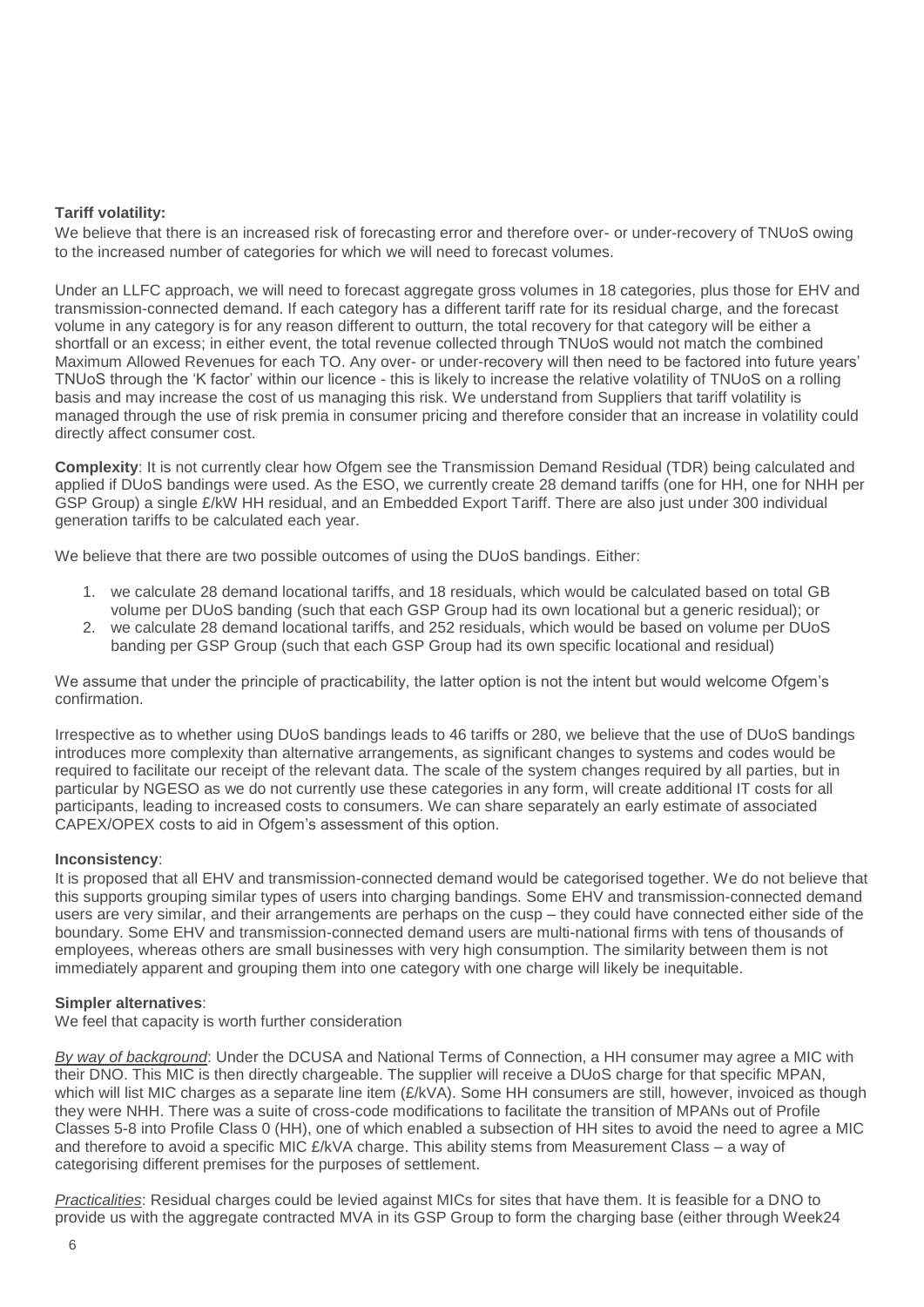data or another means). Each GSP Group would continue to have a locational demand charge, and then a £/kVA residual for sites with MICs. For sites without a MIC, we would suggest charging by Measurement Class.

Measurement Classes currently enable sites to be split based on size and type of consumer, with different categories for HH sites with larger and smaller meters (Current Transformer, hereafter 'C/T' vs. Whole Current, hereafter 'WC'), as well as larger and smaller utilisation (>100kW vs. <100kW). It is also possible to differentiate between domestic and non-domestic, and to facilitate separate arrangements for unmetered supplies (UMS), where consumption can range from a very small village's Christmas lighting through to a network of mobile phone masts. We, and all DNOs are already in receipt of data split by Measurement Class. Suppliers already use this information to drive consumer pricing and there are therefore far fewer system changes needed across industry for implementation. In practice, a residual charge levied at a Measurement Class level would create separate residual charges for NHH, UMS, Non-Domestic HH >100kW, Non-Domestic HH<100kW (C/T), Non-Domestic HH<100kW (WC) and Domestic HH.

*Equity and equality*: If Ofgem wanted to segment sites with MICs it could choose to do so by creating ranges (i.e. MIC of 100-450kVA pays £x/kVA, MIC of 451-600kVA pays £y/kVA) although we do not think this would be necessary. There would, even without ranges, be equity within arrangements as all users would pay according to their capacity, and equality in that every consumer with the same capacity would pay the same value. Creating further segmentation would, we believe, lead to the issues we have highlighted in the 'tariff volatility' part of this answer.

We believe that there is already an element of segmentation present within Measurement Classes however if Ofgem wanted further segmentation of, say the domestic market, it could choose to introduce a small number of new classes; as Measurement Class is an existing dataset, it may be simpler to add a new category to existing systems than to change what a particular dataset (i.e. LLFC) is used for.

*Ability to avoid:* MICs can be reduced or increased. To ensure that a consumer could not avoid a residual charge, the solution for residual should be based on industry data that is not easily changed. We believe that MICs meet this requirement. If a consumer has a MIC of, say, 200kVA and wants to reduce it to pay smaller residual charges, they must approach their DNO and accept a lower level of maximum consumption.

The DNO will not allow a consumer who clearly requires 200kVA to reduce their MIC. Where that consumer actually only ever utilises 150kVA, the DNO may permit a reduction, which then frees up capacity on the network. If that consumer, having moved to 150kVA then breaches their MIC, they are charged Excess Capacity Charges through their DUoS invoice on the incremental difference – following the implementation of DCP161 these charges are significantly higher than the charge that would have been levied against the MIC had it remained unchanged. There is a clear financial disincentive to artificially reduce one's MIC to avoid MIC charges, and the process between consumer and DNO does not allow it in instances where it is clear that the consumer will require a higher MIC in the future. If a consumer did request a MIC increase later on, they would likely need to pay for the relevant works to enable it.

It is not easy to move between Measurement Classes. At the moment, all NHH MPANs are Measurement Class A. As they transition to HH settlement, they will be placed into one of three <100kW Measurement Classes (in brackets): Non-Domestic with C/T metering (E); Domestic with either C/T metering or WC metering (F); and Non-Domestic with WC metering (G). Under our proposal, the sites moving into E would be charged on their MIC. Sites in F and G could then face different charges. As Classification of Premises (per SLC6 of Supplier Licence) is used for categorisation, it is not possible to easily move from one Measurement Class to another. In order to move from non-domestic to domestic, the supplier would have to be satisfied that consumption at the premises was wholly or mainly used for domestic purposes. The consumer's prices, rights and obligations and contractual terms would all change as a result and any invoices would be in the name of a natural person rather than a legal entity and it is therefore unlikely that a business would seek to gain domestic classification. If a site in Measurement Class E wanted to move to Measurement Class G, it would have to change its entire metering setup, at a direct cost. We are not sure how likely it is that many consumers will take such drastic steps to avoid the incremental difference in residual charges.

**10.Do you agree with the conclusions we have drawn from our assessment of the following?**

**a) distributional modelling**

**b) the distributional impacts of the options**

**c) our wider system modelling**

**d) how we have interpreted the wider system modelling?**

**Please be specific which assessment you agree/disagree with.**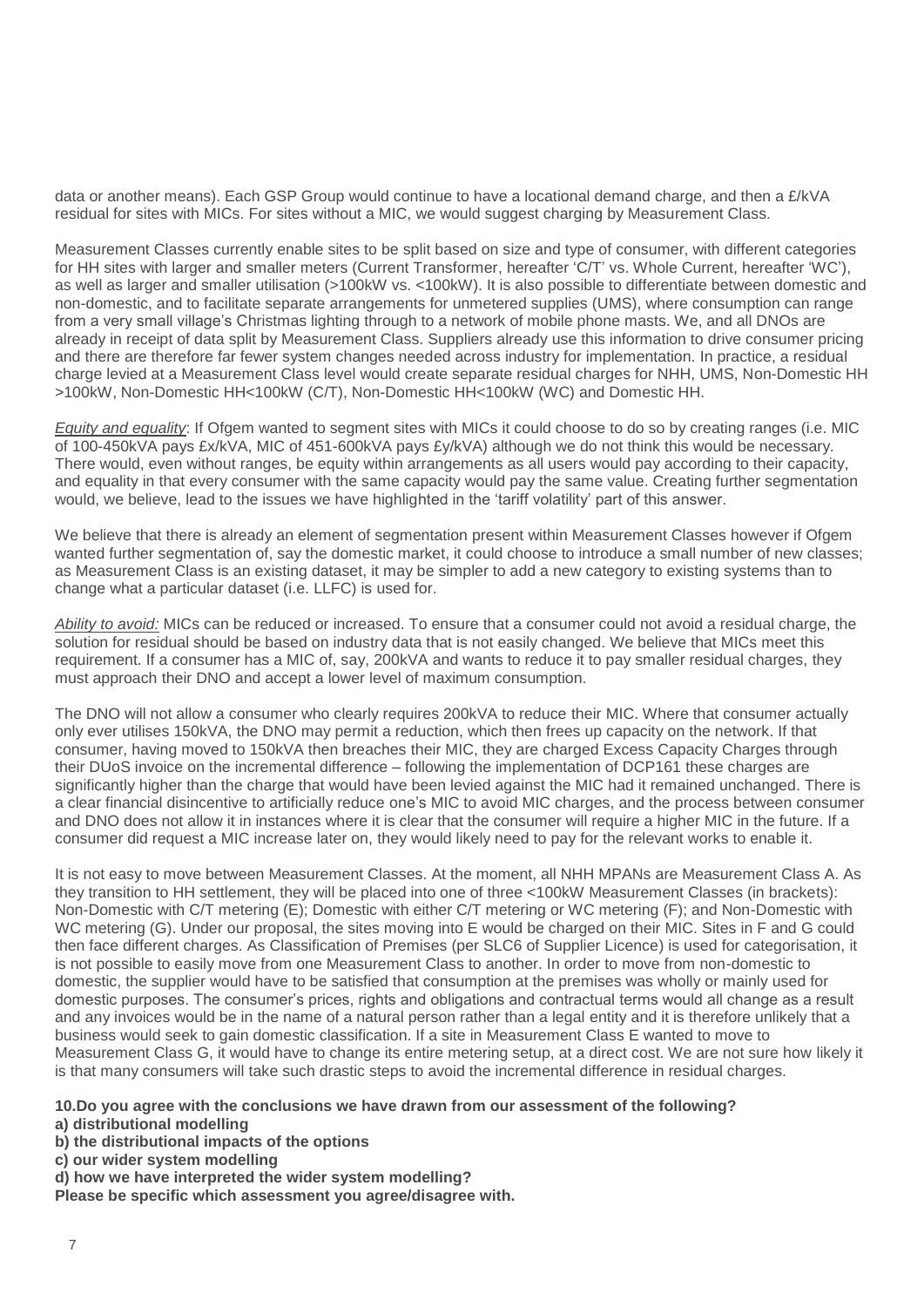We have submitted separately, under confidential cover (owing to wholesale price assumptions), the specific areas where we feel further information would be useful in our assessment of the modelling undertaken by Frontier Economics.

# **11.Do you agree with our proposed approach to the reform of the remaining non-locational Embedded Benefits?**

We welcome Ofgem's decision to launch a BSUoS task force to assess the extent to which there are forward-looking signals to be found within BSUoS, and to consider whether and how those should be drawn out.

We do think, however that the work of this task force should be concluded prior to any changes being made to the categories of user liable for BSUoS. If the overarching intent is to have residual charges paid by demand only, and the task force is yet to determine the extent to which any of the components of BSUoS could be labelled as residual, it is premature to change arrangements now such that embedded generators become directly liable for BSUoS.

In addition, we believe that unless the BSUoS charging methodology is changed it is not appropriate to differentiate between 'final' and 'intermediate' demand for the recovery of BSUoS costs.

Equally, from the BSUoS workshops that we ran in October 2018, we consider one of the key questions for the task force to be whether BSUoS should remain a half-hour specific charge, or whether there are elements which could be year-round. We believe this follows directly from the assessment as to whether there are residual and forward-looking elements. If the outcome of the task force is a change to the period over which BSUoS is calculated or charged, then a move to charging on gross consumption now risks layering change upon change. We believe it is more appropriate to wait until the task force has concluded and answered questions relating to residual and forward-looking charges, as well as the extent to which reform of the time period over which BSUoS is calculated is needed, before making significant changes to both how and to whom BSUoS is charged.

### **12.Do you agree with our proposal not to address any other remaining Embedded Benefits at this stage? Which of the embedded benefits do you think should be removed as outlined in xx? Please state your reasoning and provide evidence to support your answer.**

As we have stated in our answer to Question 11, we believe that there should not be significant changes to charging arrangements in BSUoS until the results of the task force are known. As Ofgem has indicated in the consultation, we are currently drafting a CUSC Modification Proposal to adopt the Authority and CMA 'broad' interpretation of European Regulation 838/2010 Part B into the charging methodology. This modification will also (subject to compliance with the relevant regulations) through its implementation achieve a Transmission Generation Residual (TGR) of £0/kW.

## **13.Are there any reasons we have not included that mean that the remaining Embedded Benefits should be maintained?**

Per our previous answers, we consider that no changes should be made in advance of the conclusion of the BSUoS task force.

### **14.Do you agree with our proposed approach to transitional arrangements for reforms to: a) transmission and distribution residual charges b) non-locational Embedded Benefits? Please provide evidence to indicate why different arrangements would be more appropriate.**

Overall, our view is that it is better to align changes under both Significant Code Reviews and changes to the balancing markets – we think all change should be delivered with an effective date of 1 April 2023. This gives all parties sufficient time to make changes to their systems/processes, for suppliers to make appropriate changes to contractual terms/pricing, for generators to rebase their cost assumptions and for smaller generators and Virtual Lead Parties to be able to participate in all relevant markets.

We do not believe that changes to demand residual charges can be – or should be – implemented on a transitional basis and would recommend a 'big bang' approach. Depending on the scale of the changes, we may need >12 months between decision date and the start of the first charging year in which the changes would apply.